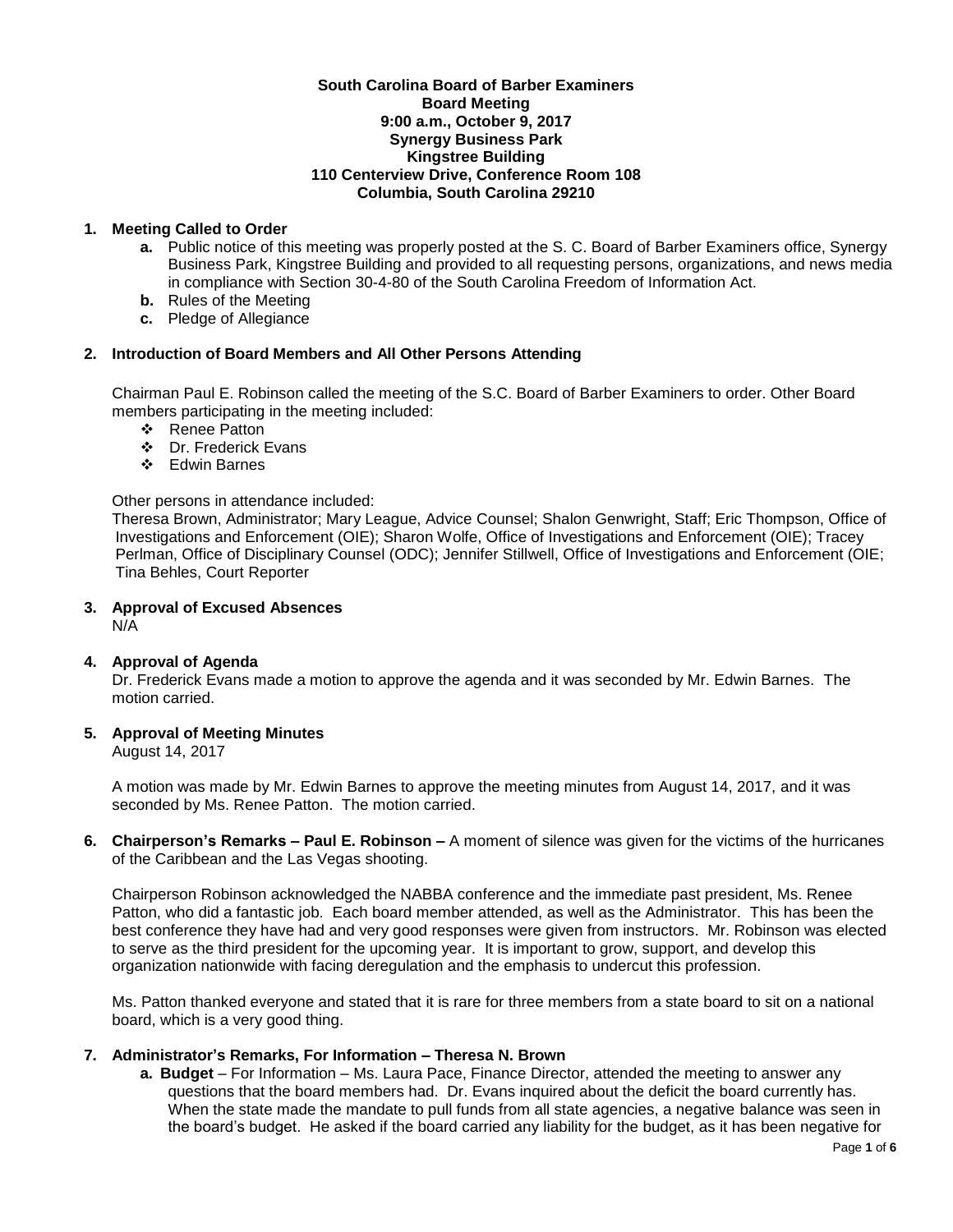every board meeting. He is concerned about the negative balances and just wanted an overview or explanation of the budget. Ms. Pace stated that the board has run a deficit for several years that built up during the recession as legislation took funds away to balance the budget for the entire state. We are coming out of the deficit. The agency has gotten a new agency director and have reduced indirect costs for almost one million dollars for all of the boards on last year. The Board of Barber Examiners is running a positive as they are only \$30,000 in the deficit and are continuing to come out. The agency tries not to increase fees for the licensees. Mr. Barnes asked about fines/drawdowns. The fines go downtown to a fund that is held separately, but they can reduce legal fees and OIE charges to bring them in by working with the Comptroller General and treasurer's office. Last year, they were slow in approving them. It is only done once a year (drawdowns).

- **b.** OIE Report For Information Sharon Wolfe The report is from January to September 29<sup>th</sup>. There have been a total of 106 complaints and 130 complaints have been closed so far. Unlicensed practice holds the largest number of complaints. Ms. Patton mentioned a barbershop that is still being run after the owner and/or manager has passed away. Ms. Theresa Brown, Administrator, let Ms. Patton know that she could file a complaint online. Dr. Evans asked about the "other/not classified" issues. Those consist of online complaints that have not been reviewed. When the numbers are run, those issues show up.
- **c. IRC Report**  For Approval Sharon Wolfe Ms. Patton made a motion to approve the IRC report and it was seconded by Dr. Evans. The motion carried.
- **d. ODC Report**  For Information Tracey Perlman
	- 26 (Open cases)
	- 4 (Pending action)
	- 24 (Closed since August 10)

The majority of the hearings are on late reports. She has tried to explain to respondents that a reduction has only been seen once after several hearings, but they state that they are not paying a fine unless the board tells them to.

**e. Inspection Report** – For Information – Eric Thompson – The inspection reports are for the month of August and September. In August, 133 inspections were conducted. 94 inspections were conducted in September. The working hours are placed on the application, but there are times the barbershop is closed when the inspectors arrive. The inspectors do not want to call the venue prior to the inspections, so they haven't had any luck in that area. Mr. Robinson asked about school inspections. Ms. Jennifer Stillwell responded stating that they do not schedule those inspections. It is a surprise when they walk in. A report that is comparable with the barbershop inspections has been asked for when it comes to school inspections. This is to be presented at the board meeting. There have been problems counting hours for OJT students and those enrolled in schools. They try to educate on the hours. Vocational schools are doing well. The instructors go above and beyond in some vocational schools by working on Saturdays. The opportunity is there, whether the students take the opportunity is up to them. There are 8 inspectors that currently inspect barbershops. They try to get to each school and barbershop at least once a year, unless a complaint is made. Dr. Evans inquired about compliance. Mr. Eric Thompson stated that once the license is issued, that barbershop should be in compliance. The inspectors have the discretion whether to educate them or bring the issue back to go before the board. For the most part, most of the barbershops are in compliance.

## **8. Old Business**

There was no old business.

## **9. New Business**

## **a. Consideration of Barber Instructor Examination Scores**

A candidate information bulletin was seen in the board members' materials. A new barber instructor examination was implemented on October 1<sup>st</sup>, where the pass rate of 75 is recommended. The current pass rate is 70. The examination includes the practical and theory application of teaching methods. The board is also interested in a Methods of Teaching course as well, but that would be a statutory change. The intent is to increase the competence of the instructors. Ms. Patton suggests that this will cause the barbers to step up their game more. It gives them more incentive to be better and to create a better barber. Higher standards are needed. Dr. Evans commented that the increase may keep the field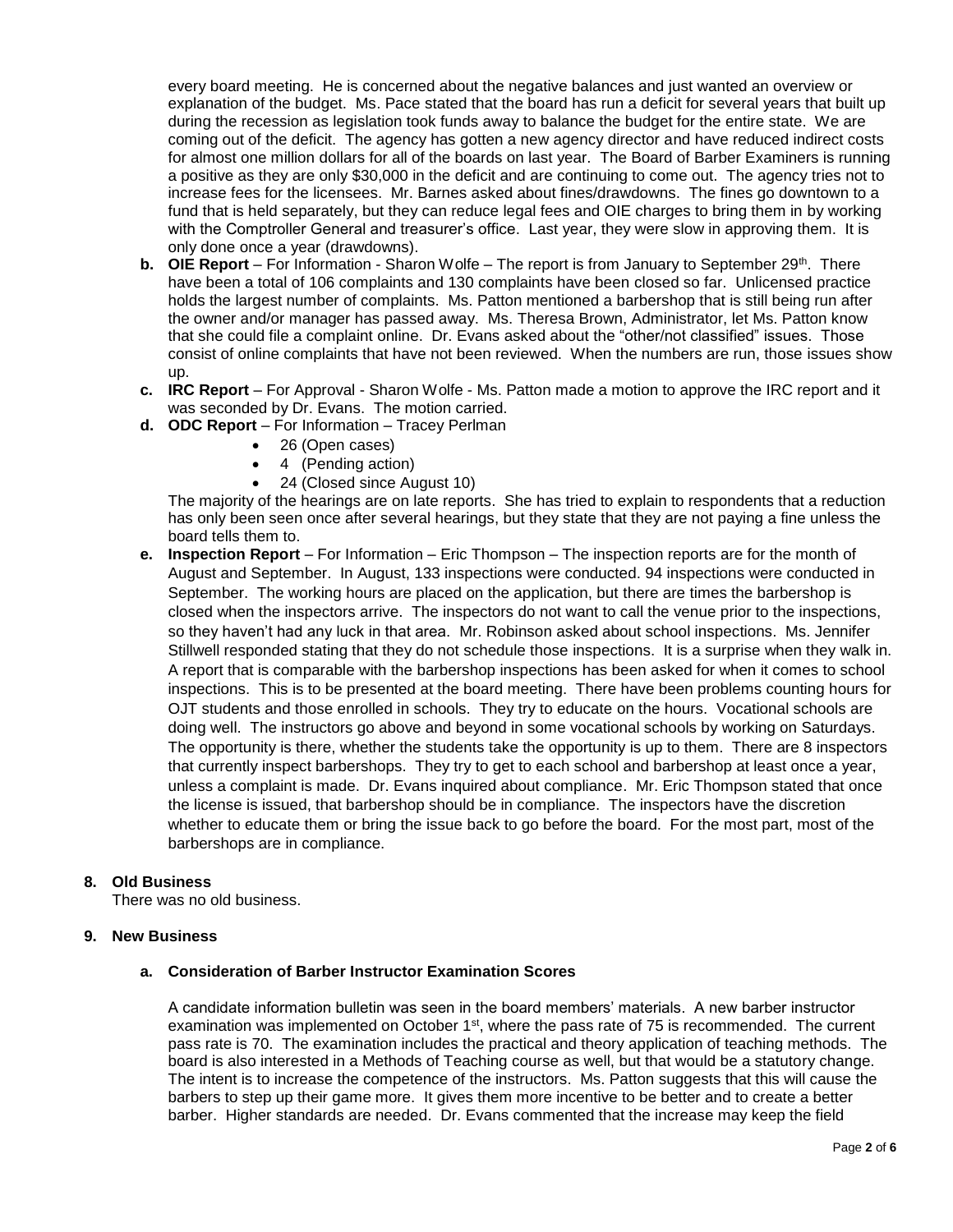smaller, eliminating competition. The statistics were not given on the pass rate.

Ms. Patton made a motion for the examination score to be 75 for the passing rate of Barber Instructors and it was seconded by Chairperson Robinson. Mr. Barnes abstained from voting, so this issue was deferred until later in the meeting.

Ms. Patton made a motion to defer the agenda item until later that morning and it was seconded by Mr. Barnes. The motion carried.

Ms. Patton made a motion to withdraw her motion and it was seconded by Mr. Barnes. The motion carried.

Upon coming back to this agenda item, Ms. League clarified that any board member can abstain and it will still count towards a quorum in the majority vote of the board in a non-disciplinary matter. By statute, the public member is not allowed to examine a candidate for licensure, but could vote in this matter.

Ms. Patton made a motion for the approval of the Barber Instructor's passing grade to be a minimum of 75. The motion was seconded by Chairperson Robinson and it carried.

Ms. Theresa Brown is to instruct NIC to give a pass/fail rate for the Barber Instructors examination, as well as the other examinations. A monthly report was needed on the OJT versus students enrolled in a school as far as their licensure and pass/fail rate.

## **b. Application Hearings**

**i.** Taurus Phillips

Mr. Phillips is seeking approval to upgrade from Apprentice to Registered Barber licensure with a criminal background record. His probation ends in 2019. Mr. Phillips takes full responsibility of everything on his record and provided extensive information stemming from the Code of Laws, statistics, being a generational entrepreneur, and the work he has conducted within several communities. His intent is to work in Washington, D.C., but is home in South Carolina often where he wants to be able to work when in South Carolina. His passion is to make an economic difference.

Dr. Evans made a motion to approve Mr. Taurus Phillips's upgrade and for it to run concurrent with his probation. He is to submit a SLED report to the board upon the renewal of his license. The motion was seconded by Mr. Barnes and it carried.

**ii.** Tamaara J. Werts

Ms. Werts is seeking approval to reinstate her Hair Braider license with a criminal background record. She made a mistake and has paid her debt to society. Mr. Barnes inquired about one charge. She was also made aware that she was not able to do hair at home.

A motion was made by Mr. Barnes to go into an executive session for legal advice and it was seconded by Ms. Patton. The motion carried.

Mr. Barnes made a motion to come out of executive session and it was seconded by Ms. Patton. The motion carried.

Ms. Patton made a motion for the approval of reinstatement of licensure for Ms. Werts, so that she may do things the right way. Dr. Evans seconded the motion and it carried.

**iii.** Cornelius Summers, Sr.

Mr. Summers is seeking approval to gain his Master Hair Care Apprentice license with a criminal background record. He has already passed the practical and theory examinations. Mr. Summers was in the military for over 14 years and lost his career and ability to continue serving his country.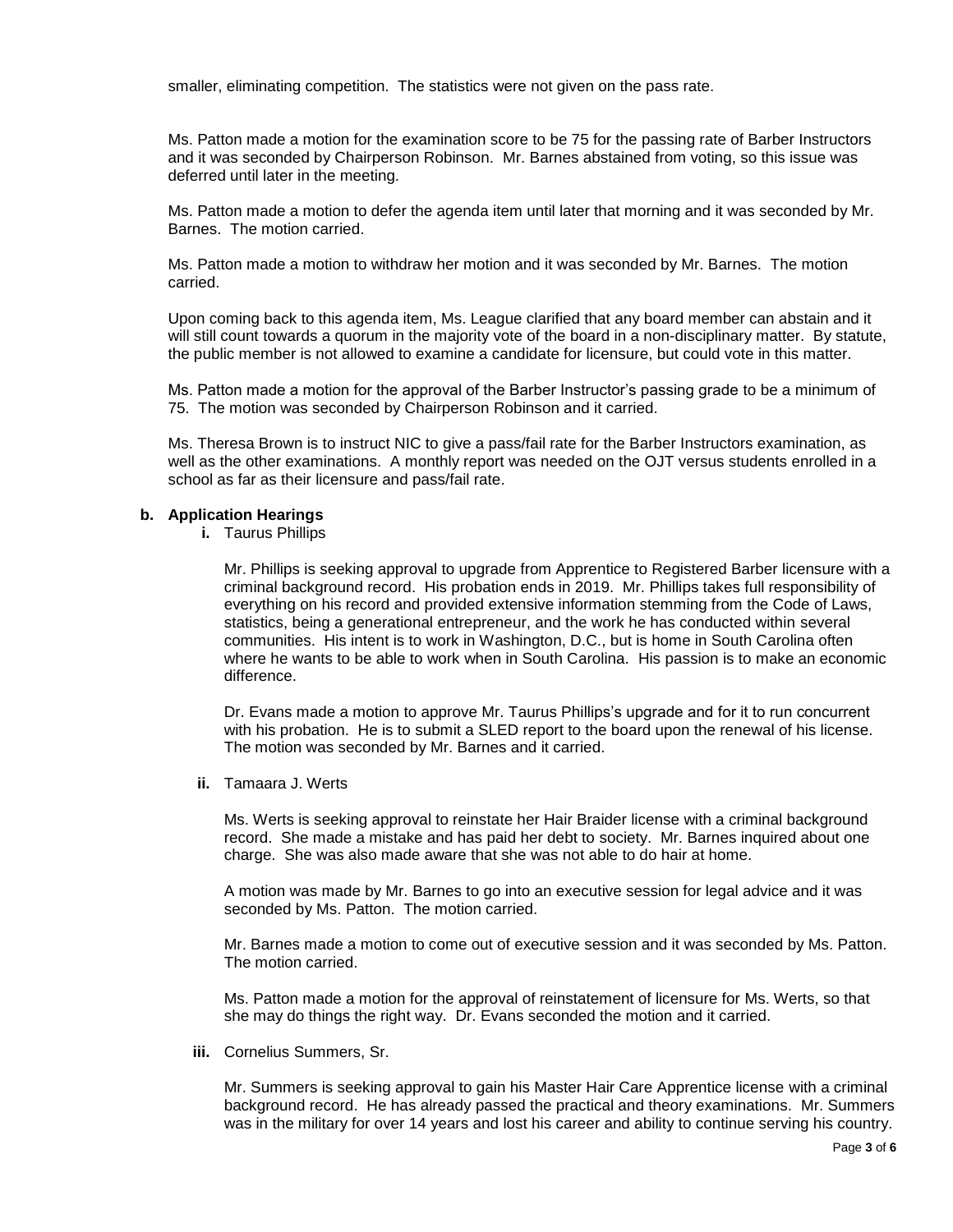He has received rehabilitative services and has written a book and on his way to attaining his Bachelor's degree. This profession is near and dear to his heart.

A motion was made by Ms. Patton go into an executive session to garner legal advice. The motion was seconded by Mr. Barnes and it carried.

Ms. Patton made a motion to come out of executive session and it was seconded by Dr. Evans. The motion carried.

Dr. Evans made a motion that Mr. Summers's application be deferred pending the receipt of a copy of his SLED criminal report at his own expense from the time in which his probation ended with the United States (December 2015) military up to the present date. This motion was seconded by Ms. Patton and it carried.

Mr. Summers will be on the next agenda.

**iv.** Sergio Mealing

Mr. Mealing is seeking approval to renew his Registered Barber license with a criminal background record and board order. He was at the wrong place at the wrong time and has spent a lot of unnecessary time and money fighting this charge. Mr. Mealing is refusing probation as he has nothing to do with the charge.

Dr. Evans made a motion to defer the approval of renewal of licensure for Mr. Sergio Mealing, pending the outcome of the Georgia charge. This motion was seconded by Ms. Patton and it carried. A SLED report must also be obtained for that board meeting as well.

As soon as that charge is settled, Mr. Mealing may get back on the agenda.

**v.** Ryan L. Pyle

Mr. Pyle is seeking approval to reinstate his Registered Barber license with a criminal background record, along with a board order. All pending charges has been disposed of and dealt with. All documentation has been provided. He has kept himself out of trouble and is not on probation currently. Restitution has been paid, which caused him to be off of probation immediately. Documentation from the Department of Probation, Parole, and Pardon Services were given. Mr. Pyle stated that he should have nothing on record with any South Carolina agency. He cannot have any direct contact with the victims. He explained the "PTUP" means "Probation Terminated Upon Payment" and that the handwriting was that of the Clerk of Court.

Ms. Patton made a motion for Mr. Ryan Pyle's license to be reinstated. The motion was seconded by Dr. Evans and it carried.

## **c. Consideration of New Barber College**

**i.** Millers Barber Academy

Mr. Elliot Miller represented Millers Barber Academy and is seeking permission to open a new barber school. He has invested everything in trying to open this school and has a genuine desire to teach. He no longer wants to see unlicensed barbers in his area. He is a Dudley product distributor and wants to teach and show people the proper way to take care of their hair. Mr. Curtis Ingram will also be an instructor at the school. His enrollment date is set for October 15<sup>th</sup> and has everything required. He will need new books, but has the essentials. The regulations were discussed as he wants to grant crossover hours as well. Prior to the school opening, Mr. Miller must correct his proposed curriculum as he will not offer a 375 hours program for cosmetologists to crossover to barbering. Clarification is needed that the 150 hours program that he wants to offer at the school is for cosmetologists with greater than two (2) years of experience. Dr. Evans stated that Mr. Miller must get with Mr. Ingram to get the curriculum cleaned up.

The inspector may visit the school on the 10<sup>th</sup>.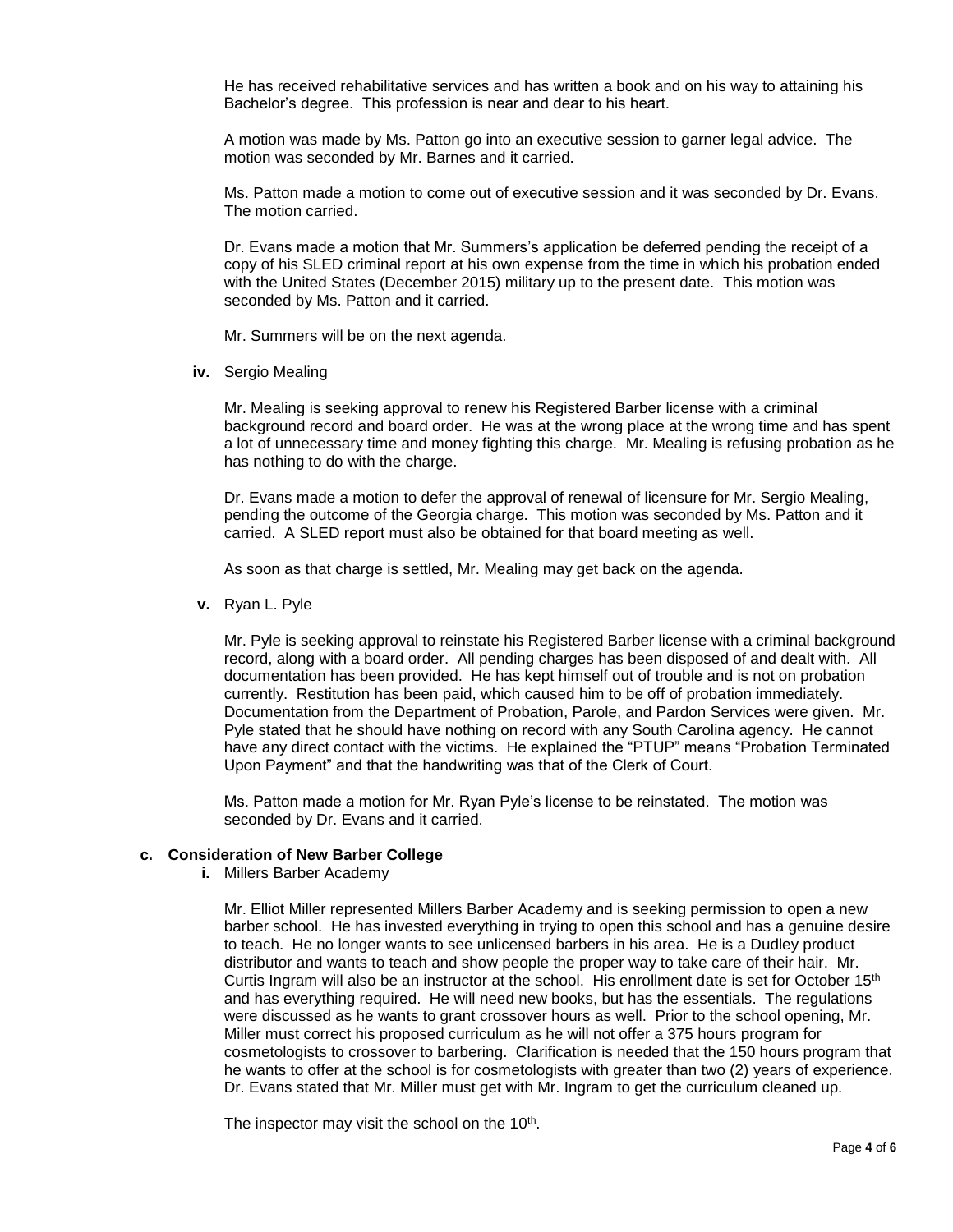A motion was made by Ms. Patton to approve the licensure of Millers Barber Academy on the contingency of the verbiage being changed for the curriculum and pending the inspection of the school. The motion was seconded by Dr. Evans and it carried.

The board went back to agenda item, 9. a.

#### **d. Consideration of Reciprocity**

**i.** D'arcy Blankenship

Mr. Blankenship is seeking approval to become a Registered Barber in the state of South Carolina via reciprocity. His wife, Ms. Linda Blankenship, served as a witness.

Mr. Blankenship is coming from the state of Virginia and has been in the barbering field for 52 years. He has worked for himself for 37 years. This is a profession to him, not just a job, and he would love to keep on working. He relocated to South Carolina in April.

Ms. Patton made a motion for the approval of reciprocity for Mr. D'arcy Blankenship's licensure as a Registered Barber. The motion was seconded by Mr. Barnes and it carried.

#### **10. Hearings – Tracey Perlman**

**i.** 2017-2

This hearing was in the matter of Mr. Abdul Johnson, who was not present, but was duly served with the notice of the hearing. This stemmed from an appeal on a fine for late reports. September hours were received on November 1, 2016.

A five (5) minute break was given.

Ms. Perlman was expecting the respondent to be present and did not subpoena any staff members to attend the meeting. She asked that the matter be continued until the December meeting. There were no objections from the board members.

# **11. Discussion**

In the area of deregulation, the state of Florida is having a hearing this morning, House Bill 15, that is aimed at reducing the required clock hours for barbering from 1,200 to 600 for a full barber license and from 1,200 to 325 for a restricted barber license (without doing chemical work). Louisiana, South Carolina, Mississippi, Georgia, Arkansas, and Washington, D.C. all require 1,500 hours. Alabama requires 1,000 hours. The CEO of NABBA is attending that hearing and it was requested that a letter be written on behalf of the Board of Barber Examiners in South Carolina recommending that they do not reduce the hours as it would impact public health and safety, as well as possibly impacting reciprocity and endorsement within states mentioned. The other states are responding in the same way.

A motion was made by Chairperson Robinson to go into executive session and it was seconded by Ms. Patton. The motion carried. This was advised by Ms. League.

Ms. Patton made a motion to come out of executive session and it was seconded by Mr. Barnes. The motion carried. Profound legal advice was received.

#### **12. Board Member Reports**

N/A

#### **13. Public Comments**

Chairperson Robinson stated that a schedule was needed to review the statutes. He and Ms. Patton will be on that task force committee. Some association members and stakeholders should be on the committee as well. Mr. Barnes stated that they need to ensure that the stakeholders were not only from Columbia and that they were aware that they would not get paid for their services.